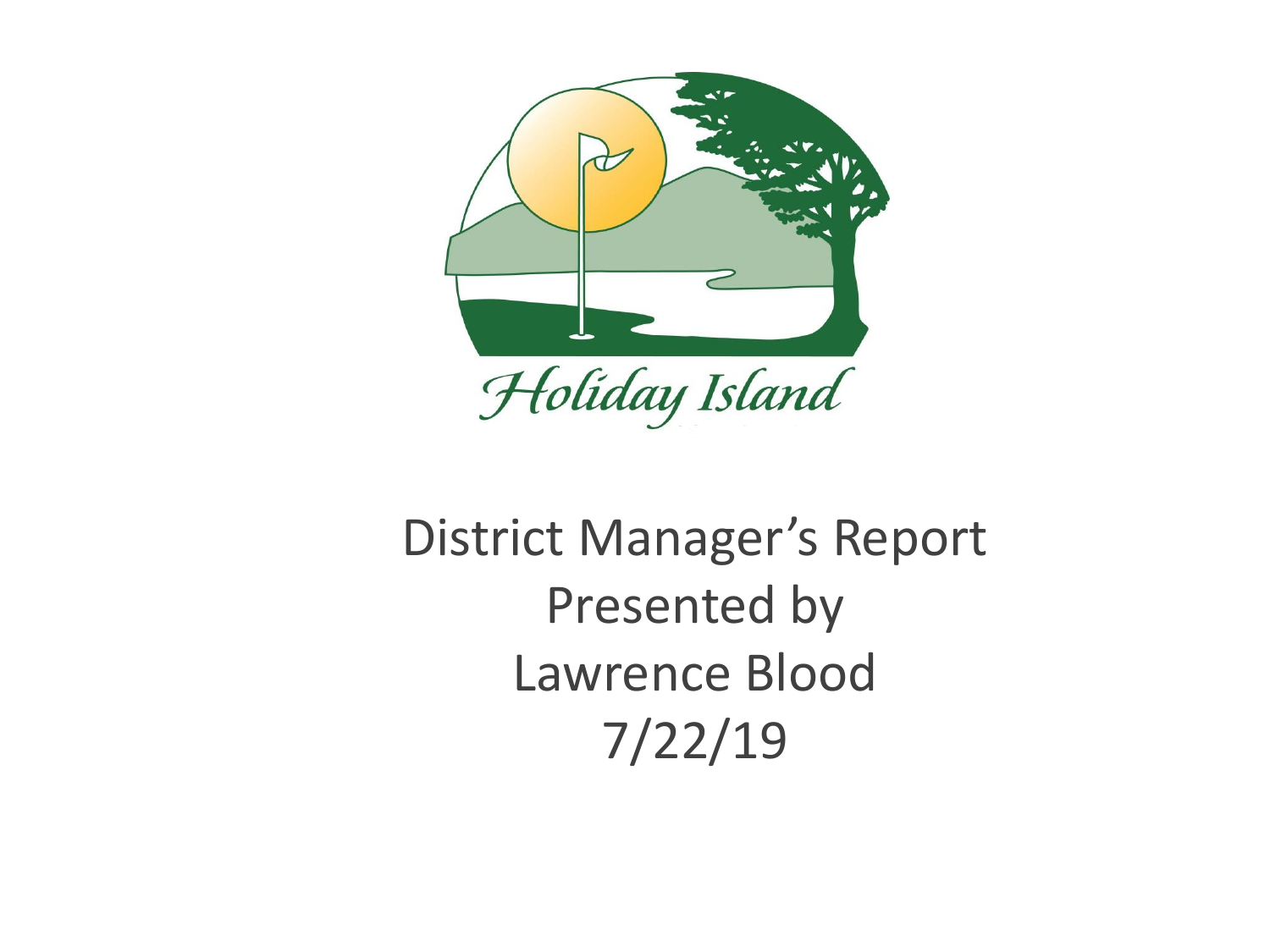#### **Water and Wastewater**

| <b>2019 Production Report</b>     |          |        |         |        |          |            |                     |        |
|-----------------------------------|----------|--------|---------|--------|----------|------------|---------------------|--------|
|                                   |          |        |         |        |          |            |                     |        |
| <b>Month</b>                      | symmetry | Well#4 | Well #5 | Island | Mainland | Production | <b>Water Billed</b> | % Loss |
|                                   |          |        |         |        |          |            |                     |        |
| <b>January</b>                    | 5.031    | 9.638  | 12.720  | 5.031  | 22.358   | 27.389     | 5.093               | 81.%   |
| <b>February</b>                   | 4.174    | 7.120  | 12.532  | 4.174  | 19.652   | 23.826     | 4.057               | 83%    |
| <b>March</b>                      | 4.554    | 6.003  | 15.893  | 4.554  | 21.896   | 26.450     | 4.168               | 84%    |
| <b>April</b>                      | 4.285    | 7.213  | 11.144  | 4.285  | 18.357   | 22.642     | 5.507               | 76%    |
| <b>May</b>                        | 4.585    | 8.321  | 10.572  | 4.585  | 18.893   | 23.478     | 4.749               | 80%    |
| <b>June</b>                       | 4.316    | 7.068  | 10.433  | 4.316  | 17.501   | 21.817     | 6.314               | 72%    |
| <b>Reading in million gallons</b> |          |        |         |        |          |            |                     |        |

WATER REPAIRS - 40 % GENERAL MAINTENANCE - 10 % LIFT STATION REPAIRS - 25 % WASTEWATER PLANT - 25%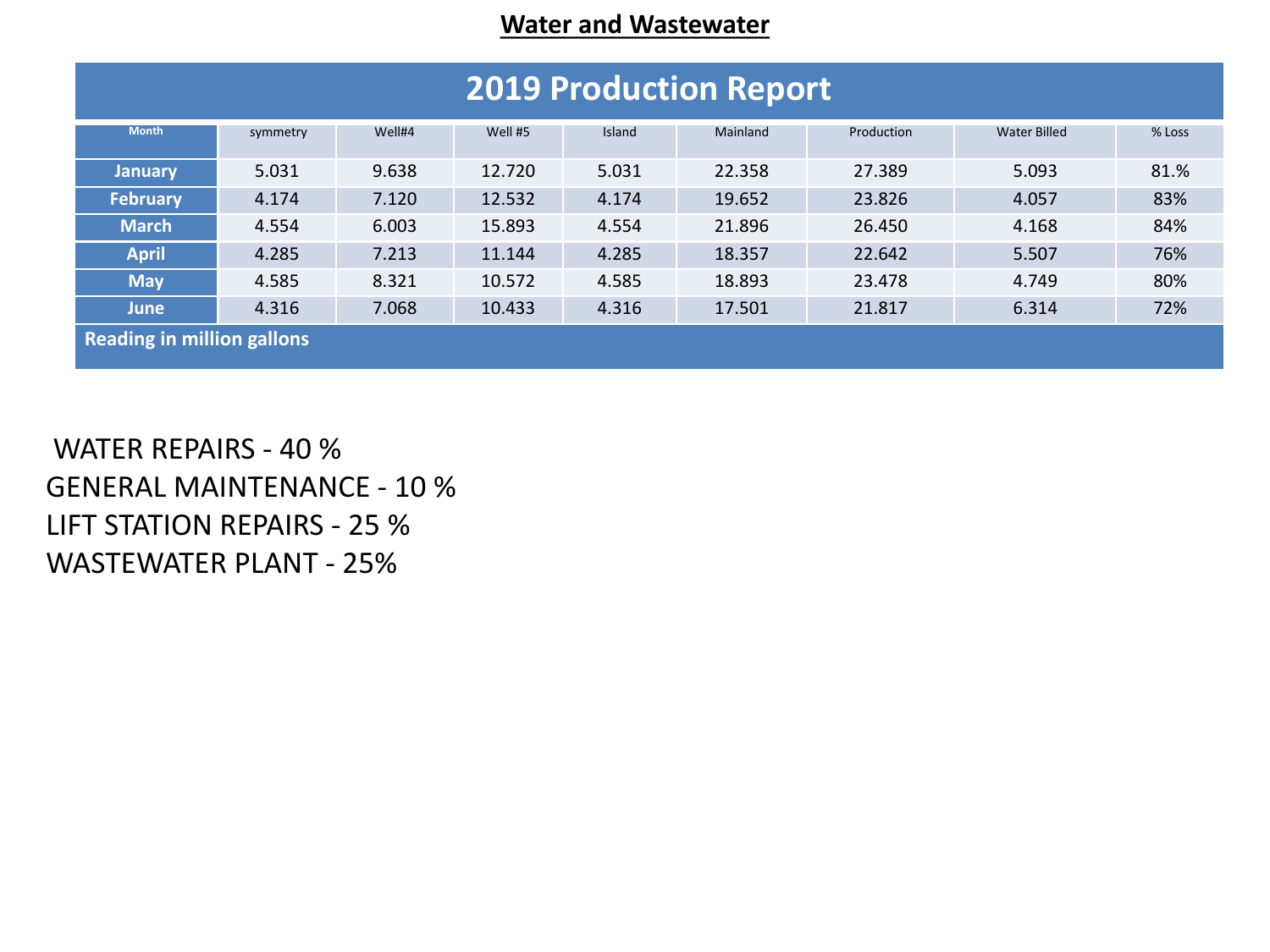### **WATER**

Repaired water main leaks: 24 Mission Hills Ln., 1 Hillcrest Dr., 9 Hillcrest Dr., 11 Danube Dr., 33 Burkimo Ln., 10 Elm Ln., Oak Ln., Thomas Circle West and 64 Valley Dr. Repaired water service Leak: 11 Starlite Ave, 161 Holiday Island Dr., 57 Twin Peaks Dr. and 8 Elm Ln. behind Control Building. Daily checks on well's and PRV/maintenance if needed 1x a week. Total work orders: 44

#### **WASTEWATER**

Located manhole and water valves for paving project. Replaced lift station pump at Belair Dr. Routine checks/ 3x a week and maintenance if needed on lift stations.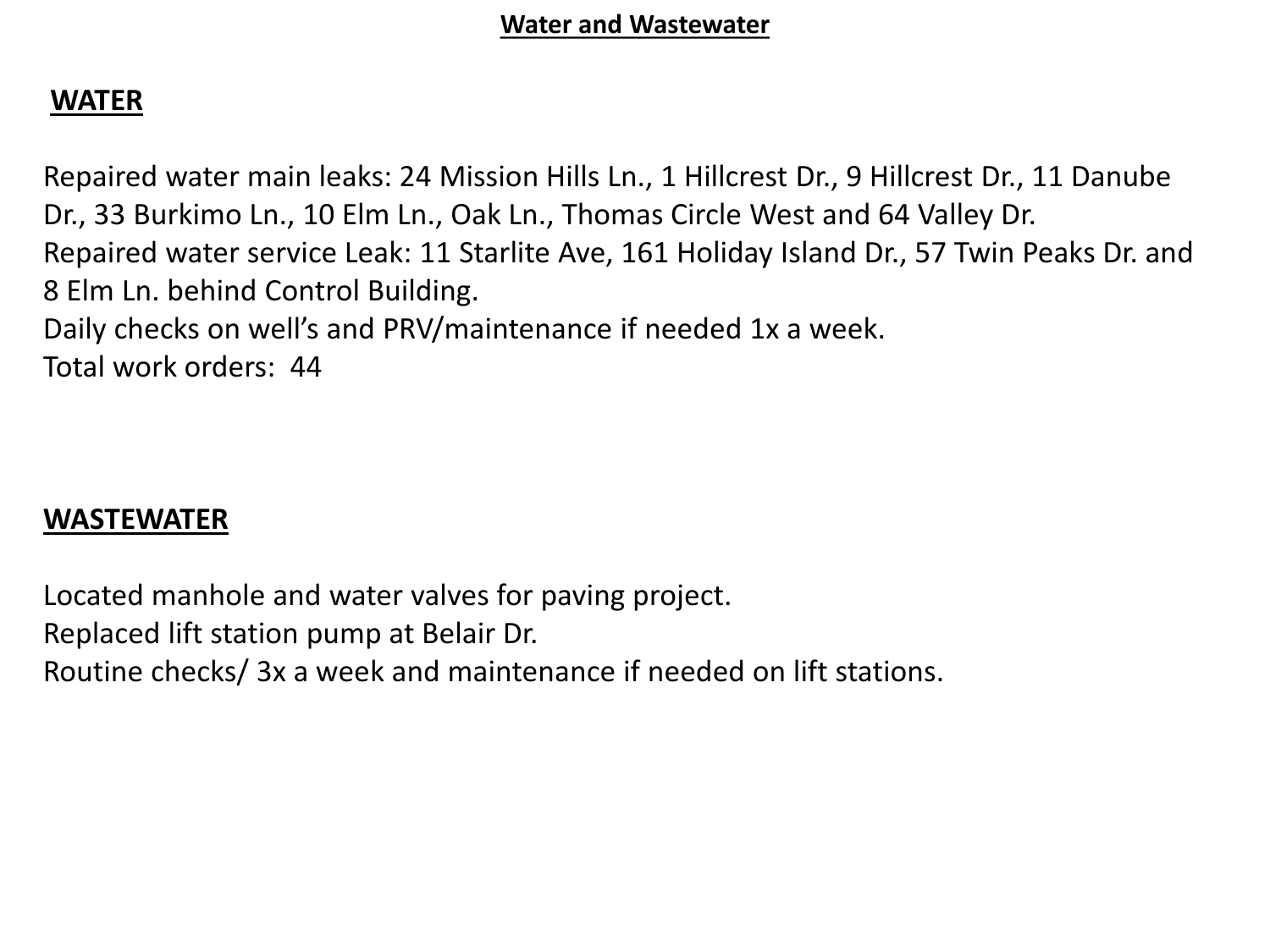#### **Roads and Public Facilities Department**

**Weekly Chipping:** Chipped at 3 Cherokee Place, 30 and 40 Indian Wells Drive, 60 and 96 Holiday Island Drive and 5 Merion Lane.

**Downed Trees:** Cleared and hauled off downed trees on Merion Lane, Cypress Point and Bobcat Lane.

**Ditch Cleaning:** Cleaned ditches on Cochise Drive, Arapahoe Drive, Wild Turkey Drive, Leatherwood Drive, Hawk Drive, Dove Drive, Bluewater Drive and Green Meadow Lane.

**Pot Holes/Utility Cuts:** Patched 2 utility cuts on Holiday Island Drive. Patched pot holes on Hillside Drive, County Road 254 out to Highway 187 and on Stateline Drive from the 4 way stop down to lower Table Rock Drive.

**Misc Maint:** Reset and added one 25 MPH sign on Stateline Drive from the 4 way stop to the 3 way stop. Graded all of the Driving Range access road, upper and lower. Repaired soft spots in road on Starlite Ave. Put out all Fireworks signage. Repaired smashed culvert end at 88 Stateline Drive. Side cut Marina Hill. Weed eat steep part of Shields Spur that mower cannot safely do. ( 4 men at 2 hours ).

**Veh/Equip Maint:** Replaced shocks, radiator, rear brake pads, front wheel bearings and tailgate release latch on w-12 pickup. Replaced right rear tail light and tail gate release latch on w-1 pickup. Replaced door latch on mini-x. Fixed door and cable control on m-25 side cutter. Fixed electrical problem on Rec Center mower. Replaced front brake pads and rotors on m-1 pickup. Serviced Fire-1. Rigged up new truck m-16.

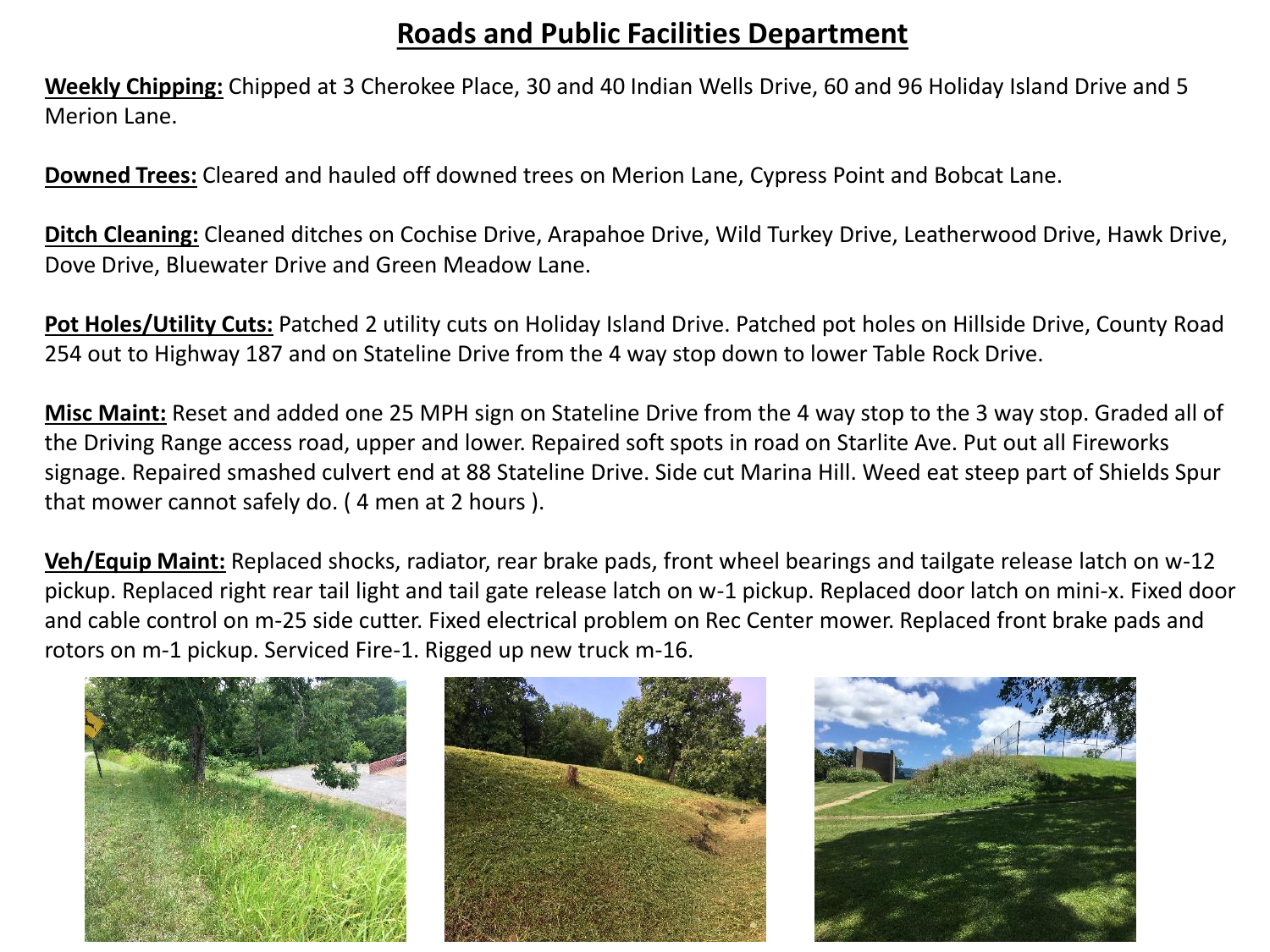#### **Fire Department**



- ❖ FD Golf Tournament.
- ❖ 1 Motor Vehicle Accident
- ❖ 1 MedEvac
- ❖ Fully Staffed (3 FT)
- ❖ Medical Training: Trauma Review

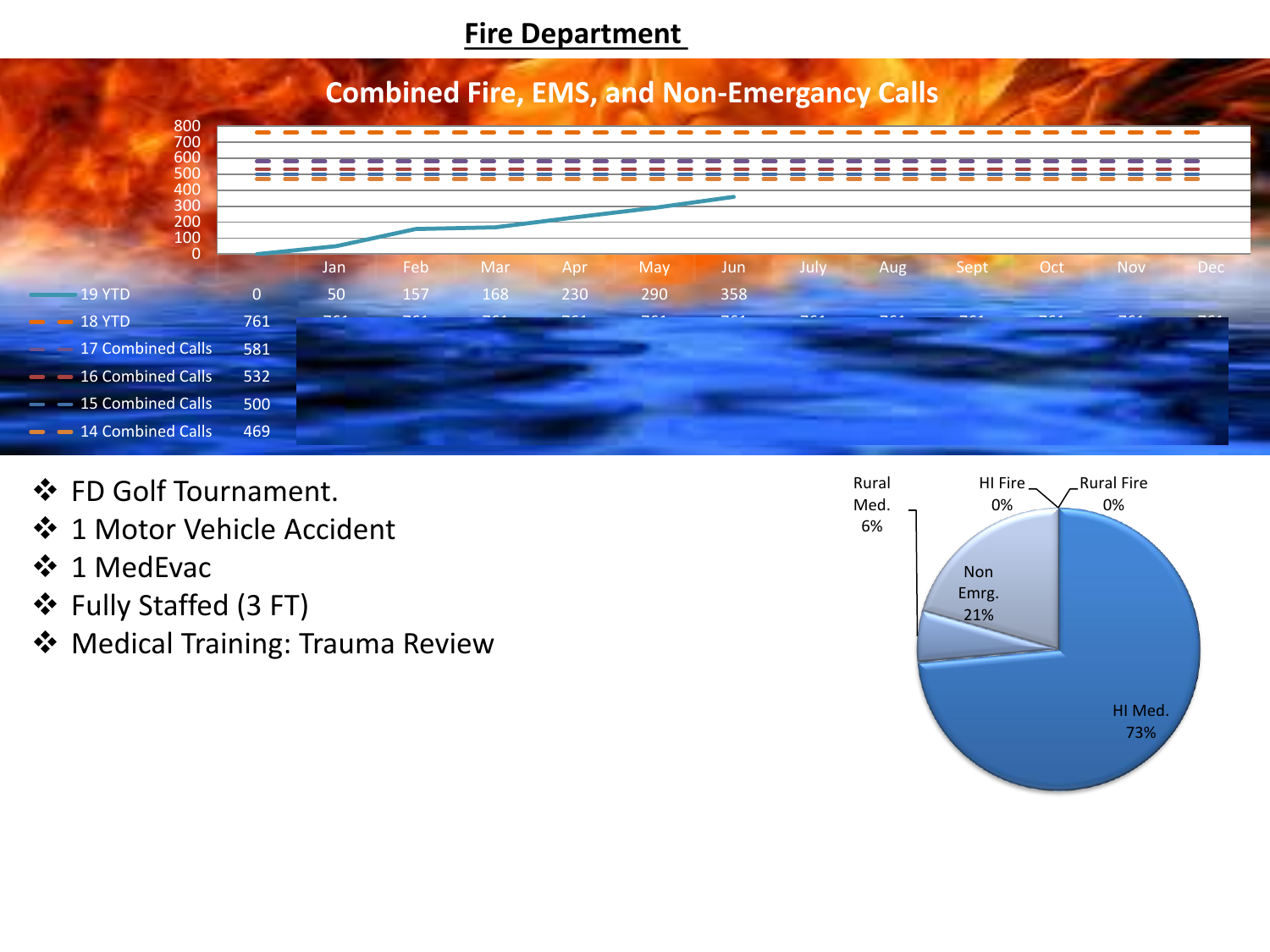## **Golf**

Course Improvements: Detailing bunkers on the 18 hole course. Each bunker was edged and checked for adequate sand depths.



Maintenance:

Used small solid tines to vent the greens (second time this summer), multiple topdressings, as well as, summer preventative fungicide applications, and light amounts of fertilizer were applied all putting surfaces this month.



• Hosted the annual fire department fund raiser tournament